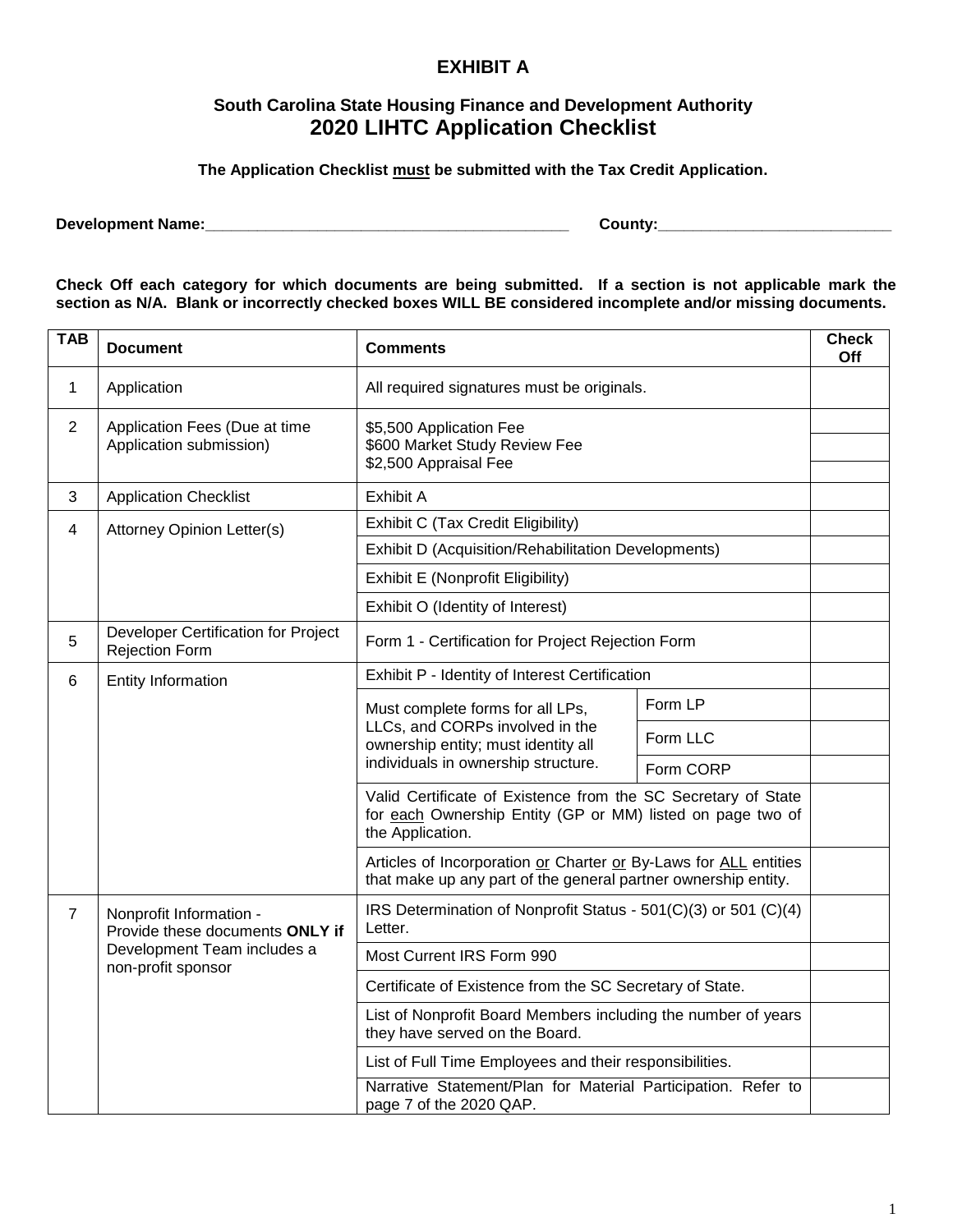|    |                                                                | By-Laws and Mission Statement. Evidence that the Nonprofit<br>has among its exempt purposes the fostering of low-income<br>housing.                                                          |                     |             |
|----|----------------------------------------------------------------|----------------------------------------------------------------------------------------------------------------------------------------------------------------------------------------------|---------------------|-------------|
| 8  | <b>Entity Agreement</b>                                        | Development Agreement                                                                                                                                                                        |                     |             |
|    |                                                                | Initial Partnership Agreement or LLC Operating Agreement                                                                                                                                     |                     |             |
| 9  | Previous Tax Credit Participation                              | Exhibit B - 2019 South Carolina Tax Credit Completion Status -<br>Refer to page 13 in the 2020 QAP.                                                                                          | Due June<br>3, 2020 |             |
|    |                                                                | Exhibit K - Refer to pages 8-9 and page 12 in the 2020 QAP.<br>Exhibit K-1                                                                                                                   |                     |             |
|    |                                                                |                                                                                                                                                                                              |                     |             |
|    |                                                                | Exhibit X - Refer to page 11 of the 2020 QAP.                                                                                                                                                |                     |             |
|    |                                                                | Exhibit Y - Refer to pages 12-13 of the 2020 QAP.                                                                                                                                            |                     |             |
|    | Architect and/or Professional<br><b>Engineer Certification</b> | <b>Exhibit G</b>                                                                                                                                                                             |                     |             |
| 10 |                                                                | Accessibility Documentation- Exhibits AA and BB                                                                                                                                              |                     |             |
| 11 | <b>Site Control Documents</b>                                  | Refer to page 9 in the 2020 QAP.<br>*** Valid assignment if applicable.                                                                                                                      |                     | a, b, c, or |
| 12 | Zoning/Locational Standards                                    | Letter from City/County Official verifying the current site zoning<br>classification. Refer to page 9 in the 2020 QAP.<br>Water and Sewer verification. Refer to page 13 in the 2020<br>QAP. |                     |             |
|    | Acquisition/Rehabilitation<br>Developments                     | Initial Building Placed-In-Service Date Information                                                                                                                                          |                     |             |
|    |                                                                | Acquisition Building Service Dates - Provide date building(s)<br>will be acquired.                                                                                                           |                     |             |
|    |                                                                | Evidence of Existing Rental Subsidies (if applicable)                                                                                                                                        |                     |             |
| 13 |                                                                | Current Rent Roll, certified by the property manager                                                                                                                                         |                     |             |
|    |                                                                | Form 3 - Developer Relocation Certification & Tenant Profile<br>Form                                                                                                                         |                     |             |
|    |                                                                | Relocation Plan (if applicable) - Refer to page 9 of the 2020<br>QAP.                                                                                                                        |                     |             |
| 14 | <b>Utility Allowance Estimate</b>                              | Current Utility A Estimate - Refer to page 6 of the 2020 QAP                                                                                                                                 |                     |             |
| 15 | <b>Physical Needs Assessment</b><br>Report (if applicable)     | Physical Needs Assessment Report - Refer to page 8 in the<br>2020 QAP.                                                                                                                       |                     |             |
|    |                                                                | Exhibit R - Refer to page 8 in the 2020 QAP.                                                                                                                                                 |                     |             |
|    |                                                                | Narrative addressing Section VIII items A., B., C., D. from page<br>28 of the 2020 QAP.                                                                                                      |                     |             |
|    |                                                                | Market Study prepared by an Authority approved market<br>analyst. Refer to Appendix A of 2020 QAP.                                                                                           |                     |             |
| 16 | <b>Market Study</b>                                            | Exhibit S-2 Primary Market Area Analysis Summary to be<br>included in the market study and certification.                                                                                    |                     |             |
|    |                                                                | Exhibit S-2 Rent Calculation Worksheet to be included in the<br>market study.                                                                                                                |                     |             |
| 17 | <b>Affirmative Fair Housing Marketing</b><br>Plan              | Affirmative Fair Housing Marketing Plan - Refer to page 8 in<br>the 2020 QAP.                                                                                                                |                     |             |
| 18 | Environmental                                                  | Phase I Environmental Assessment Report - (Applicable to all<br>applicants applying for tax credits.) If applicable, Phase II<br>Environmental Assessment Report.                            |                     |             |